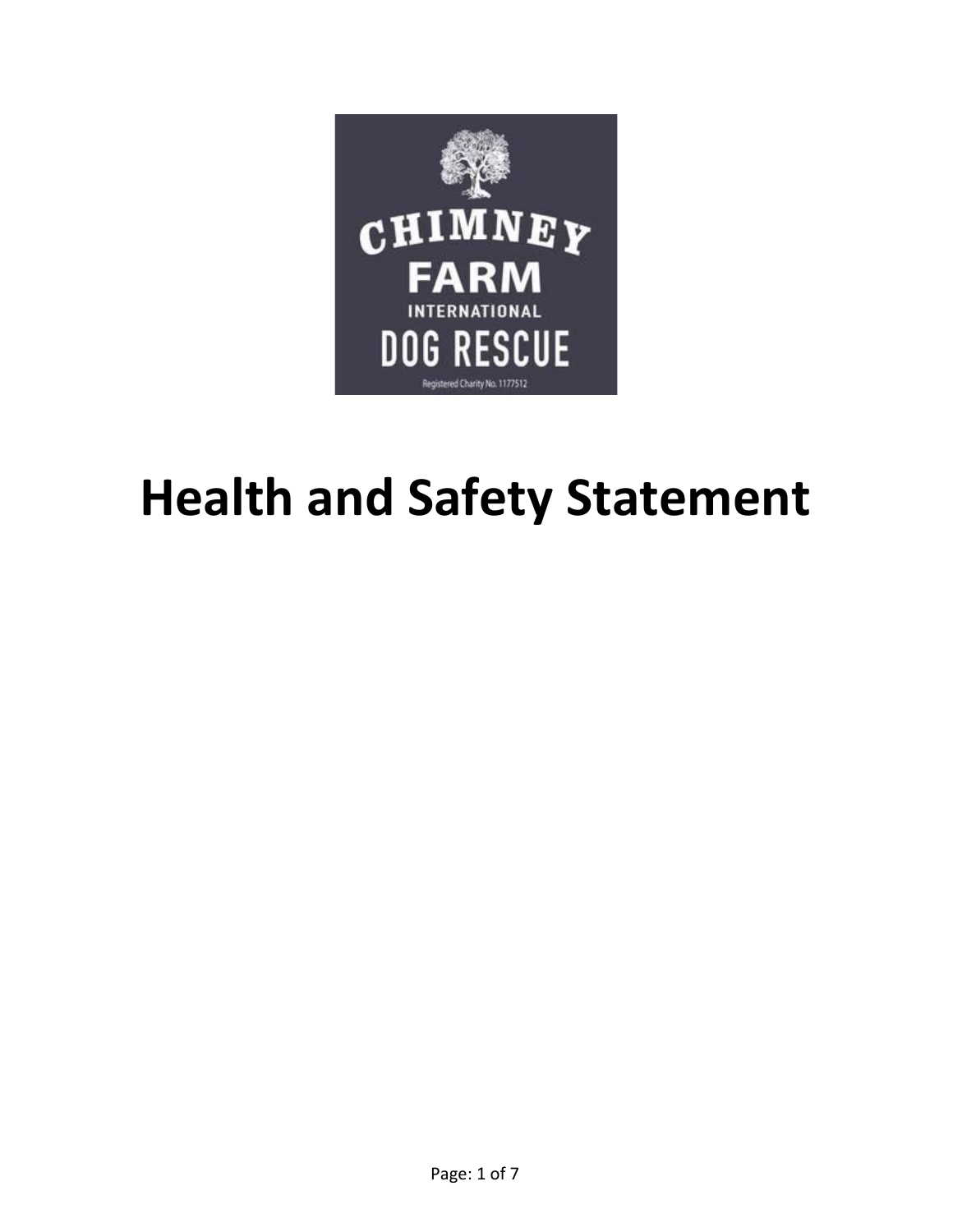| <b>Company</b><br>Name: | Chimney Farm International <b>Chimney Farm</b><br>Dog Rescue | <b>Number:</b> | 1177512     |
|-------------------------|--------------------------------------------------------------|----------------|-------------|
|                         | <b>Policy Title:</b> Health and Safety<br>Statement          |                |             |
| <b>Date:</b>            | 31/12/2019                                                   | <b>Status:</b> | Version 1.1 |

#### **Overview.**

This is the Health and Safety Policy Statement of Chimney Farm International Dog Rescue, hereinafter referred to as Chimney Farm, in accordance with Health and Safety at Work Act 1974.

Our statement of general policy is:

- to provide adequate control of the health and safety risks arising from our activities.
- to consult with our volunteers on matters affecting their health and safety
- to provide and maintain safe equipment/vehicles
- to provide information, instruction and supervision for volunteers undertaking tasks for/on behalf of Chimney Farm
- to ensure all volunteers are competent to do tasks for or on behalf of Chimney Farm and to provide adequate training/supervision/instruction
- to take all precautions and actions to minimise the risk of accidents and cases of work-related ill health
- to maintain safe, and healthy working conditions
- to review and revise this policy as necessary at regular intervals

#### **Responsibilities.**

The overall and final responsibility for health and safety is that of the trustees/directors of Chimney Farm.

Day-to-day responsibility for ensuring this policy is put into practice is delegated to the director of Chimney Farm.

To ensure that health and safety standards are maintained/improved, the trustees will review standards and this policy statement on a six-monthly basis, or sooner if necessary.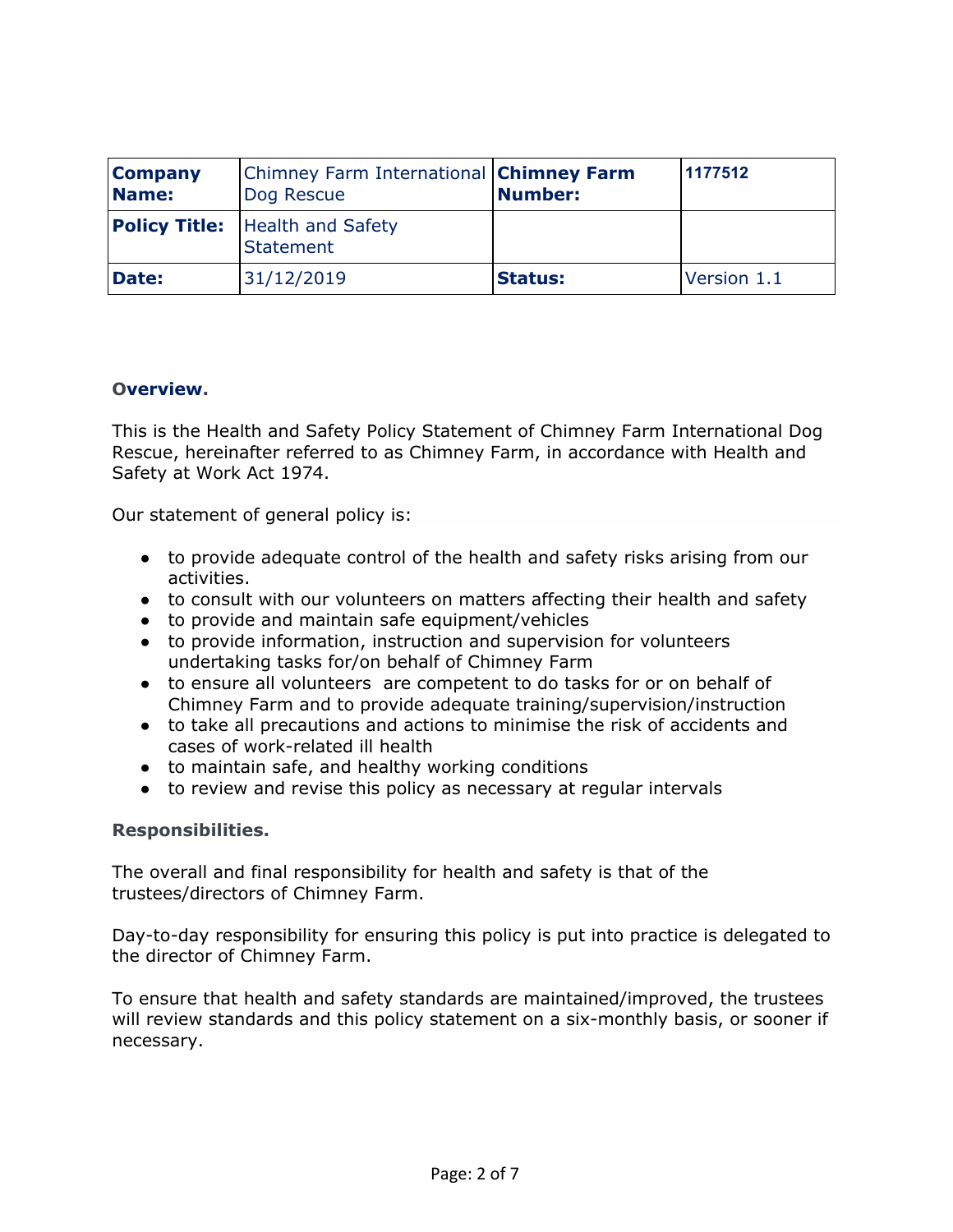All volunteers will:

- co-operate with fellow members on health and safety matters
- not interfere with anything provided to safeguard their health and safety
- take reasonable care of their own health and safety
- report all health and safety concerns to an appropriate person ( task supervisor or trustee

#### **Health and Safety Risk Management.**

Health and safety risks arising from Chimney Farm activities will be risk assessed. Assessments will be undertaken by senior Chimney Farm members, task contact/supervisor or Trustees.

Findings of the risk assessments will be reported to the Chair/Trustee and to individuals carrying out the tasks. Individuals will be informed of what management measures are in place to minimise risk.

Action required to remove/control risks will be approved by the trustees.

The Trustees/Senior Members of Chimney Farm/task contact/supervisor will be responsible for ensuring the action required is implemented.

The Trustees will check that the implemented actions have removed/reduced the risks.

Assessments will be reviewed every two months or when required to cover a task/activity.

#### **Risk consultation with volunteers.**

Chimney Farm will consult with volunteers on the following:

- any new measure which may substantially affect their health and safety when undertaking tasks for/on behalf of Chimney Farm, for example, new equipment, new ways of working and new procedures
- arrangements for getting competent people to help satisfy health and safety laws.
- the information given to volunteers undertaking tasks for/on behalf of Chimney Farm, on the risks to health and safety arising from their work, measures to reduce or remove these risks and what they should do if they are exposed to a risk, including emergency procedures.
- planning and organising health and safety training/supervision/sufficient instruction on tasks and activities

The information provided to volunteers will be in a form that can be easily understood.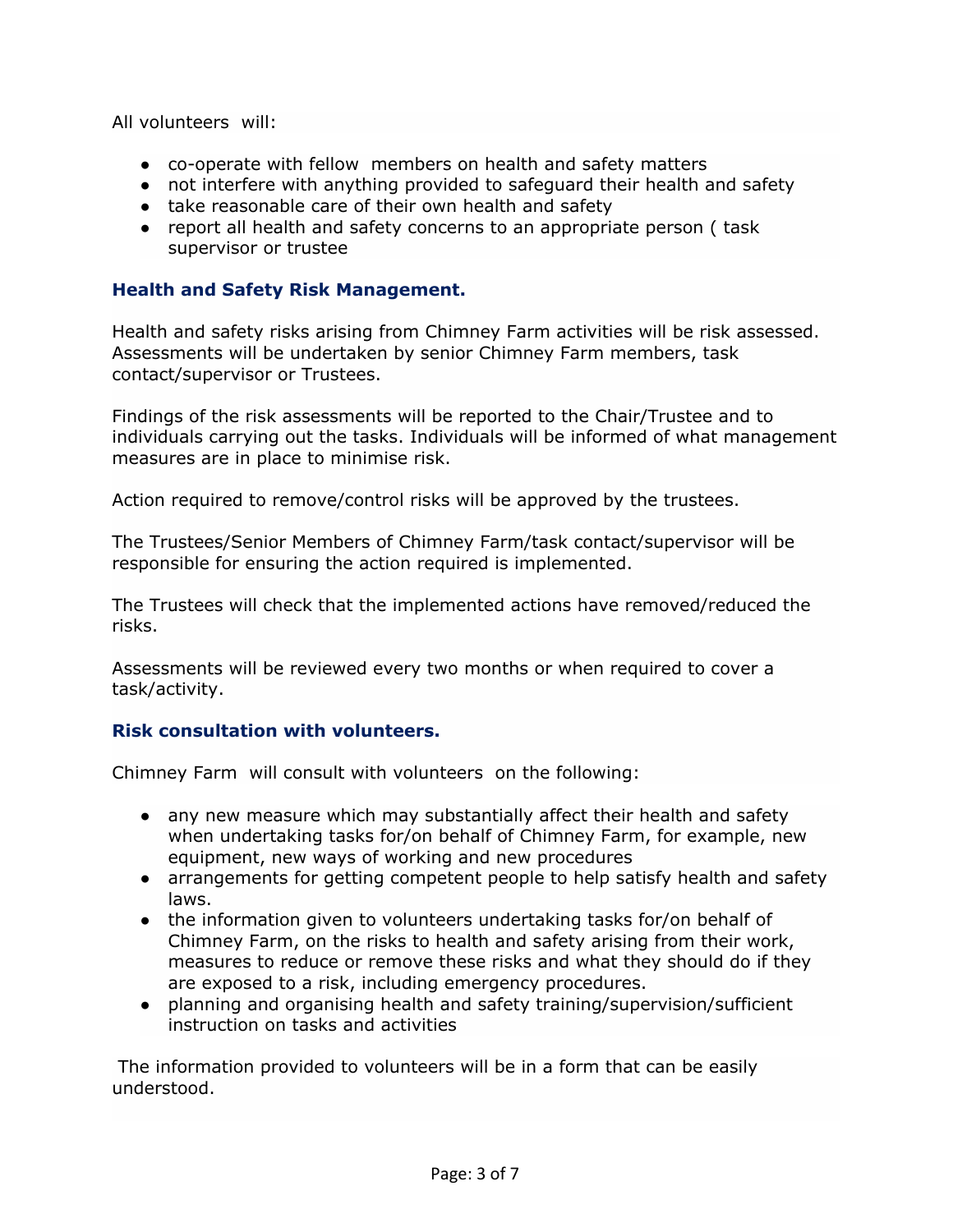Chimney Farm will consult directly with volunteers through team meetings, face-to-face discussions and appropriate social media channels that do not contravene GDPR regulations.

Chimney Farm will allow enough time for volunteers to consider the issues and give informed responses. volunteers are encouraged to ask questions, raise concerns and make recommendations.

Chimney Farm will take volunteers' views into account before any final decision is made concerning changes to health and safety or risk management; will respond to any concerns and questions raised and explain the final decision and why it has been taken.

#### **Safe equipment**

The task supervisor and/or trustees will be responsible for identifying all equipment needing maintenance.

The task supervisors and/or trustees will be responsible for ensuring effective maintenance procedures are followed.

Trustees will be responsible for ensuring that all identified maintenance is implemented.

Any problems found with equipment should be reported to a task supervisor or trustee.

#### **Safe handling and use of substances.**

Chimney Farm does not currently use or store any substances which require a COSHH ( Control of Substances Hazardous to Health Regulations) assessment.

Any cleaning products provided to volunteers undertaking tasks for/on behalf of Chimney Farm will be risk assessed at the point of provision and appropriate COSHH information provided at this time.

#### **Training.**

The task supervisor and/or trustees are responsible for ensuring that volunteers and persons undertaking activities/tasks for/on behalf of Chimney Farm who are working at locations under the control of other employers are given relevant health and safety information.

Competency for tasks and training is provided and is assessed by senior members or the task contact/supervisor before the individual can carry out the task.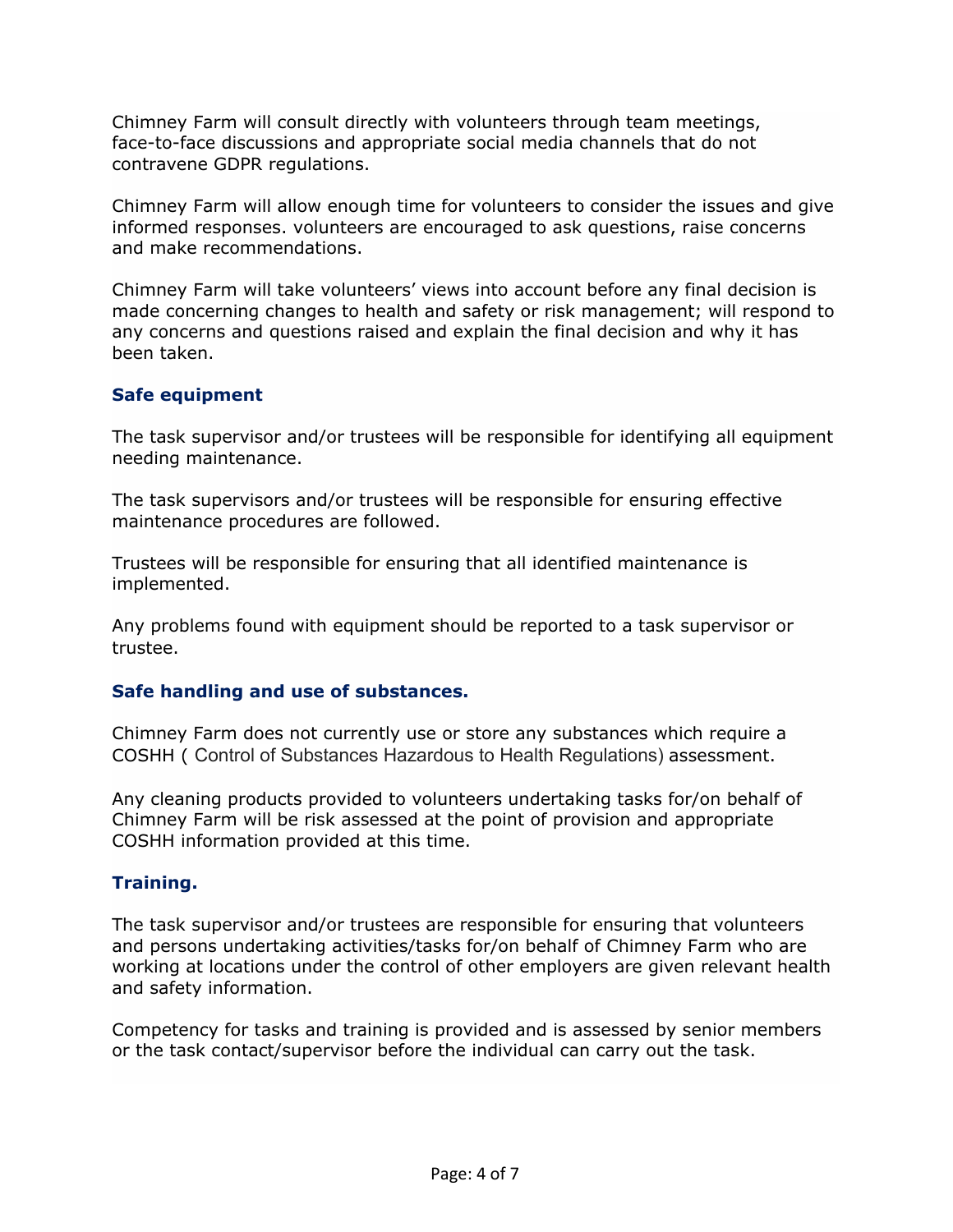Induction training, guidance and supervision are provided by senior members and/or the task contact/supervisor before a task is carried out. Task coordinators are always available to volunteers during the task/activity for further support and guidance.

Job specific training is not required for any jobs expected to be undertaken by volunteers at Chimney Farm.

Training/support/supervision will be identified, arranged and monitored by Senior members or the task contact/supervisor.

### **Accidents, first aid and work-related ill health**

Health surveillance is not required in relation to any jobs at Chimney Farm.

However:

Any accidents or ill-health shall be reported to the task supervisor and board of trustees.

Appropriate action will be taken by these individuals. Reporting to external professionals, if required, will be undertaken by the trustees.

Any accidents that occur will be risk managed and lessons learnt applied in resulting risk assessments.

First aid equipment is provided when volunteers are undertaking tasks for/on behalf of Chimney Farm.

Persons undertaking tasks for/on behalf of Chimney Farm are expected to comply with risk assessments and management measures and take personal responsibility for their own health and safety at all times.

The Trustees are responsible for reporting accidents, diseases and dangerous occurrences to the enforcing authority.

#### **Monitoring**

To check Chimney Farm's working conditions, and ensure its safe working practices are being followed, it will:

- carry out inspections and spot checks
- investigate any accidents or sickness absences that occur.
- Trustees are responsible for investigating or delegating a responsible person to investigate accidents and for acting on investigation findings to prevent a recurrence.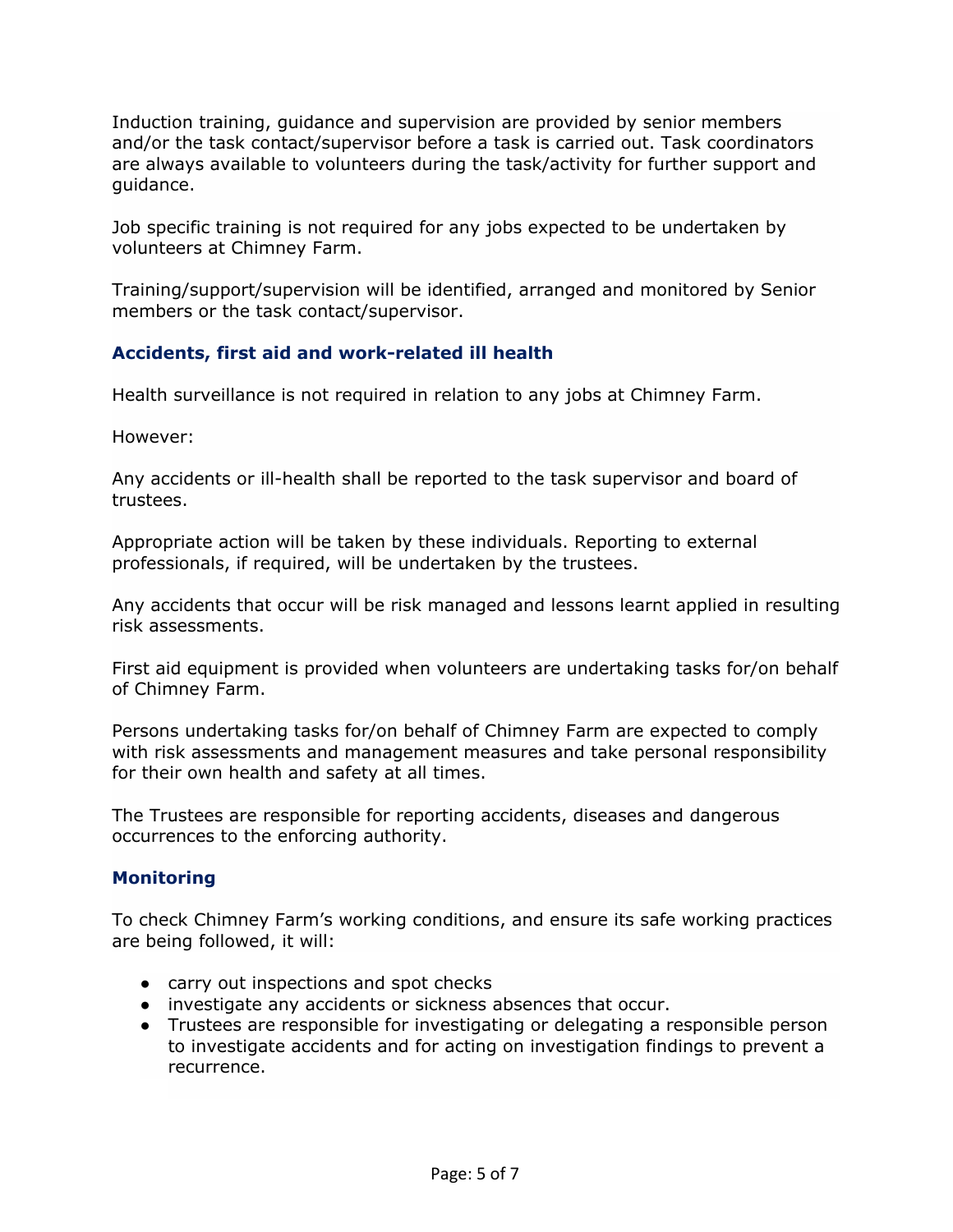Senior Chimney Farm members, the task contact/supervisor and/or Trustees will be available to support all tasks to meet the legal obligation of Chimney Farm and support with day to day running of Chimney Farm.